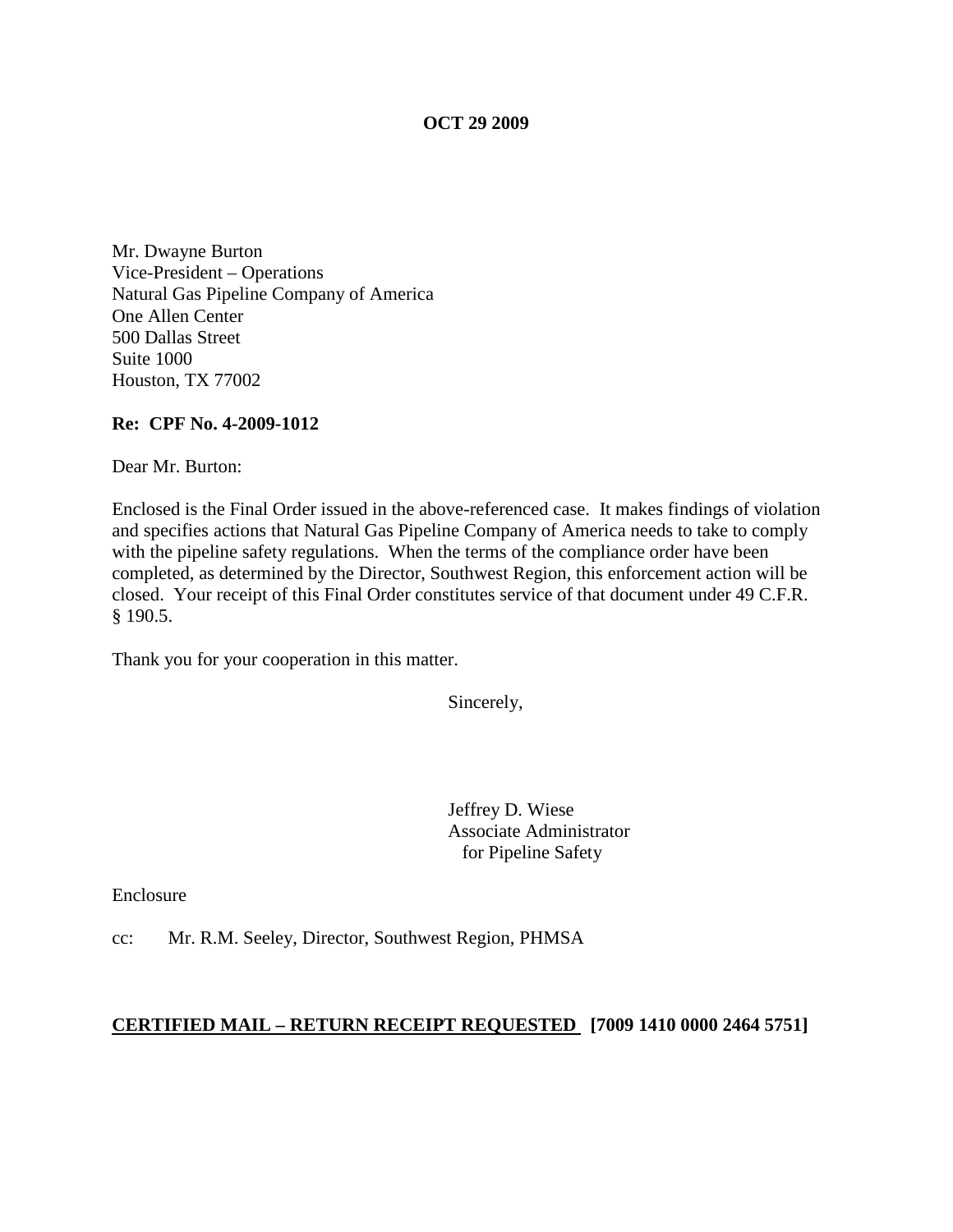# **U.S. DEPARTMENT OF TRANSPORTATION PIPELINE AND HAZARDOUS MATERIALS SAFETY ADMINISTRATION OFFICE OF PIPELINE SAFETY WASHINGTON, D.C. 20590**

**)**

**In the Matter of ) ) Natural Gas Pipeline Company of America, ) CPF No. 4-2009-1012 ) Respondent. ) \_\_\_\_\_\_\_\_\_\_\_\_\_\_\_\_\_\_\_\_\_\_\_\_\_\_\_\_\_\_\_\_\_\_\_\_\_\_\_\_\_\_\_\_\_\_\_ )**

**\_\_\_\_\_\_\_\_\_\_\_\_\_\_\_\_\_\_\_\_\_\_\_\_\_\_\_\_\_\_\_\_\_\_\_\_\_\_\_\_\_\_\_\_\_\_\_**

# **FINAL ORDER**

During the months of March through August, and November 2008, pursuant to 49 U.S.C. § 60117, representatives of the Pipeline and Hazardous Materials Safety Administration (PHMSA), Office of Pipeline Safety (OPS), conducted an inspection of Natural Gas Pipeline Company of America, (NGPL's or Respondent's) natural gas pipeline facilities and records located in southern Oklahoma, Texas, and Louisiana. As a result of the inspection, the Director, Southwest Region, OPS (Director), issued to NGPL, by letter dated May 8, 2009, a Notice of Probable Violation and Proposed Compliance Order (Notice). In accordance with 49 C.F.R. § 190.207, the Notice proposed finding that NGPL had violated 49 C.F.R. §§ 192.481, 192.705, and 192.707, and proposed ordering NGPL to take certain measures to correct the alleged violations. The Notice also proposed finding that Respondent had committed probable violations of 49 C.F.R. §§ 192.13 and 192.751, and warned Respondent to take appropriate corrective actions or be subject to future enforcement action.

NGPL responded to the Notice by letters dated June 3, 2009, and July 8, 2009. Respondent did not contest the allegations of violation and provided explanations and information concerning the corrective actions it was taking and planned to take in the future for the remaining items.

# **FINDINGS OF VIOLATION**

**Item 2:** The Notice alleged that Respondent violated 49 C.F.R. § 192.481(b) & (c), which state:

### **§ 192.481 Atmospheric corrosion control: Monitoring.**

 (b) During inspections the operator must give particular attention to pipe at soil-to air interfaces, under thermal insulation, under disbonded coatings, at pipe supports, in splash zones, at deck penetrations, and in spans over water.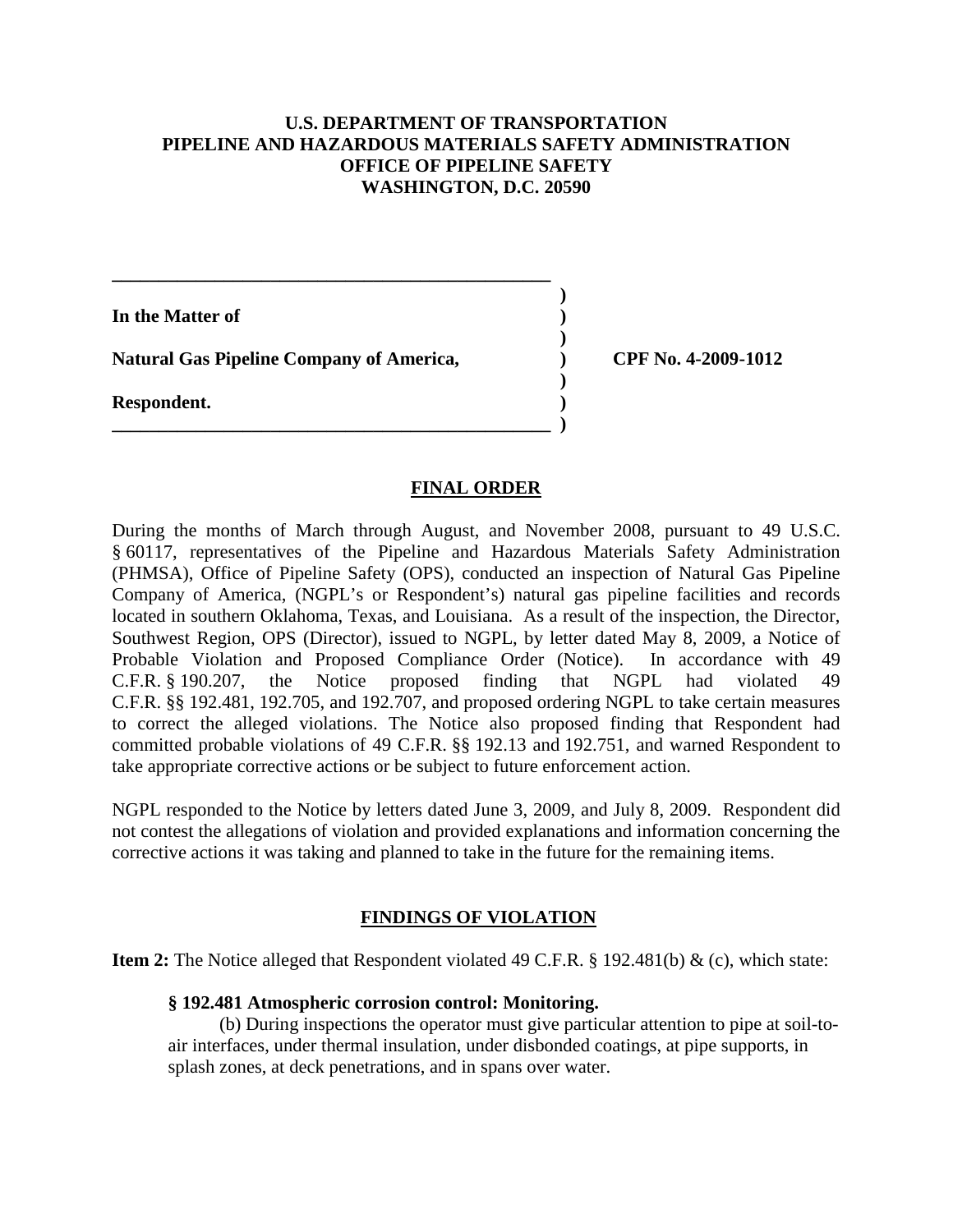(c) If atmospheric corrosion is found during an inspection, the operator must provide protection against the corrosion as required by § 192.479.

Item 2 in the Notice alleged that Respondent violated § 192.481(b) and (c) by failing to provide protection against atmospheric corrosion in a timely manner. Specifically, the Notice alleged NGPL's above ground meter station piping had signs of atmospheric corrosion at the pipe supports where metal-to-metal contact is present at the following locations: the Sycamore Meter/Tap facility, Energex/TransOK Bryan County Meter/Tap facility, and Delhi/Panola Meter facility. Additionally, at the Erath/Henry Hub pig trap piping, the filter/separator piping at Compressor Station 346, and the Slug Catcher Pressure Regulator facility at Compressor Station 342, there were signs of atmospheric corrosion. The atmospheric corrosion at Compressor Station 342 had been noted on follow-up work orders by NGPL personnel in March 2006, April 2007, and April 2008 as "Poor." At the time of inspection, Respondent had not taken corrective actions as required by 49 C.F.R. § 192.481 to correct these identified deficiencies.

Respondent did not contest the allegation of violation, and indicated it would provide a plan of action to isolate metal-to-metal contact where required and to paint those facilities where required. In a letter dated July 8, 2009, Respondent provided a plan of action for completing remedial action. Accordingly, I find that Respondent violated 49 C.F.R. § 192.481(b) and (c) by failing to take corrective actions to remedy identified deficiencies in corrosion control.

**Item 3:** The Notice alleged that Respondent violated 49 C.F.R. § 192.705(a), which states:

#### **§ 192.705 Transmission lines: Patrolling.**

(a) Each operator shall have a patrol program to observe surface conditions on and adjacent to the transmission line right-of-way for indications of leaks, construction activity, and other factors affecting safety and operation.

Item 3 in the Notice alleged that Respondent violated 49 C.F.R. § 192.705(a) by failing to ensure that surface conditions were viewable along the entire right-of-way (ROW) during aerial patrolling. Specifically, the Notice alleged that numerous ROW areas were obstructed when viewed by aerial patrol due to vegetation overgrowth, trash, or a tree, including: the US 287/RR crossing of the OE line; the 20 inch line north of the North Lansing Storage Field; the GC #1 crossing of the Sabine River; the GC #3 north of the Angelina River crossing; the GC #1 and #2 south of TX SR 103 crossing; and the GC #1, #2, and #3 on the south side of the Trinity River.

Respondent did not contest the allegation of violation, and indicated it would provide a plan of action to clear ROWs of debris and obstruction to enable aerial patrolling to continue. If impossible to clear the ROW for aerial patrol, Respondent indicated it would clear the ROW for foot patrol. In a letter dated July 8, 2009, Respondent provided a plan of action for Item 3, which indicated that Respondent is in the process of instituting remedial action. Accordingly, I find that Respondent violated 49 C.F.R. § 192.705(a) by failing to ensure clear and unobstructed ROWs when using aerial patrolling.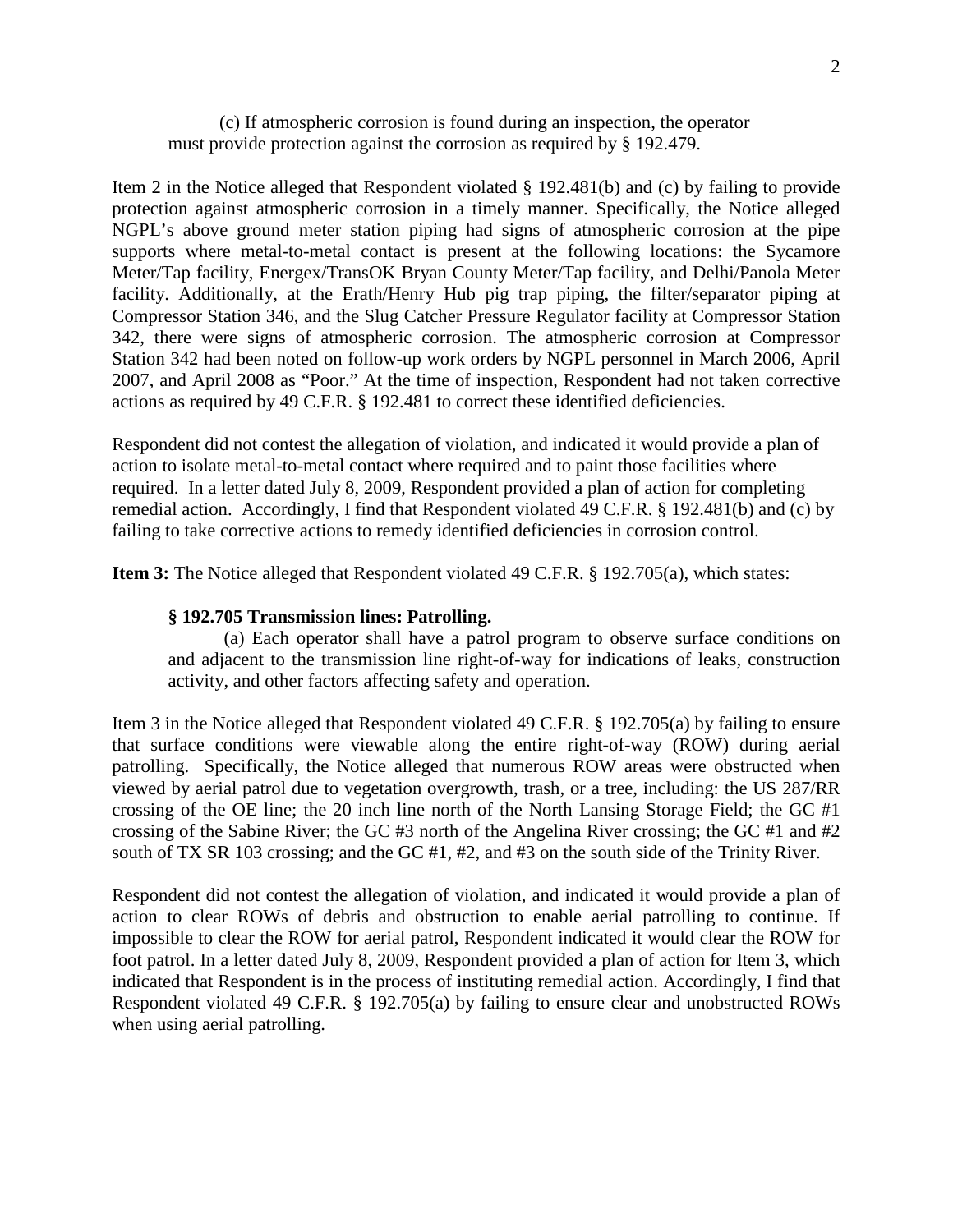**Item 4:** The Notice alleged that Respondent violated 49 C.F.R. § 192.707(a)(2), which states:

### **§ 192.707 Line markers for mains and transmission lines.**

(a) Buried pipelines. Except as provided in paragraph (b) of this section, a line marker must be placed and maintained as close as practical over each buried main and transmission line . . .

(2) Wherever necessary to identify the location of the transmission line or main to reduce the possibility of damage or interference.

Item 4 in the Notice alleged that Respondent violated 49 C.F.R. § 192.707(a)(2) by failing to provide pipeline markers in several locations. Specifically, pipeline markers were missing along the ROW in the vicinity of MP 461 for GC #1 and #2; north along the ROW for GC #1, #2 and #3 near MP 473; south from TX SR 154 along the ROW for the GC pipelines near MP 450; west along the 30 inch Longview Lateral from MP 450; north along the GC #3 line-from the Angelina River near MP 369; south from TX SR 103 near MP 363 along GC #1 and #2; south from TX FM 1818 near MP 353 along GC #1 and #2; north from the MC & SA RR near MP 332 along GC #1 and #2; south beyond the fence line near MP 332 along GC #1 and #2; west along the Hagist Lateral from MP 14 at TX CR 351; east along the Hagist Lateral from MP 15 at TX CR 351 beyond the fence line; and south from the Aransas River near MP 77 along the GC #1 and #2.

Respondent did not contest the allegation of violation, and indicated it would survey the noted crossings and provide a plan of action to improve the signage as needed to denote the location of NGPL pipelines. In a letter dated July 8, 2009, Respondent provided a plan of action for completing remedial action to address the missing pipeline markers in the areas identified during the inspection. Accordingly, I find that Respondent violated 49 C.F.R. § 192.707(a)(2) by failing to provide pipeline markers in several locations.

These findings of violation will be considered prior offenses in any subsequent enforcement action taken against Respondent.

# **COMPLIANCE ORDER**

The Notice proposed a Compliance Order with respect to Items 2, 3, and 4 in the Notice for violations of 49 C.F.R. §§ 192.481, 192.705, and 192.707. In a letter dated July 8, 2009, Respondent stated that it has completed certain portions of the items in the proposed compliance order; however, the operator has not submitted documentation supporting its claim that the actions have been completed.

Under 49 U.S.C. § 60118(a), each person who engages in the transportation of gas or who owns or operates a pipeline facility is required to comply with the applicable safety standards established under chapter 601. Pursuant to the authority of 49 U.S.C. § 60118(b) and 49 C.F.R. § 190.217, Respondent is ordered to take the following actions to ensure compliance with the pipeline safety regulations applicable to its operations, and submit documentation demonstrating each Item has been completed. Respondent must: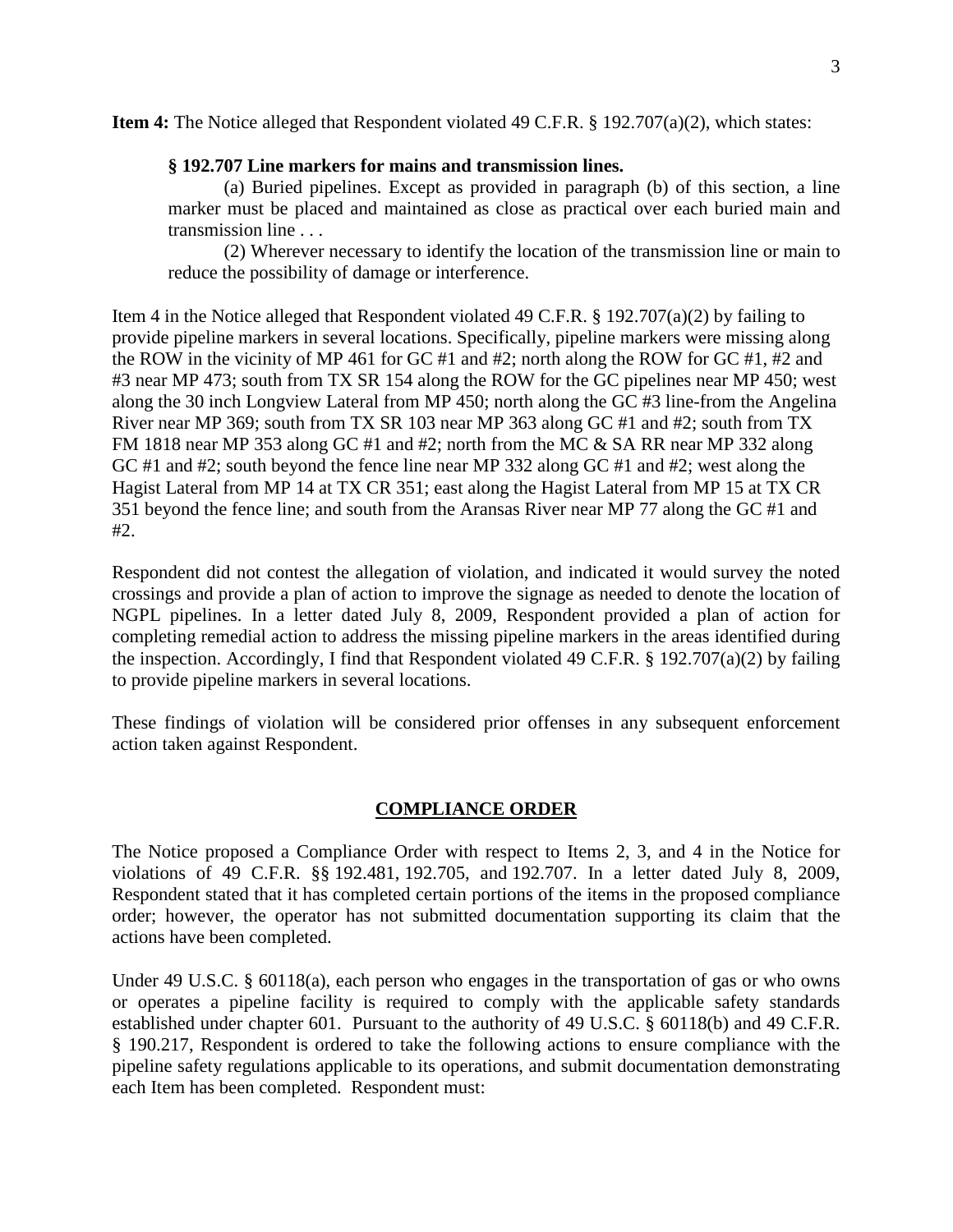- 1. In regard to Item Number 2, inspect all above ground facility piping for indications of atmospheric corrosion. If atmospheric corrosion is found, provide protection against corrosion, in accordance with 49 C.F.R. §§ 192.479 and 192.481, to ensure the safety of the public and surrounding environment.
- 2. In regard to Item Number 3, survey the ROWs and make necessary improvements to ensure that the entire ROW can be observed using the chosen method of patrolling, in accordance with 49 C.F.R. § 192.705(a).
- 3. In regard to Item Number 4, survey the pipeline ROWs and place additional markers to ensure that pipeline markers are not only present at fence lines, roadway and railroad crossings, but also wherever necessary to identify the pipeline location within the ROWs and to help prevent pipeline damage.
- 4. Maintain documentation of the safety improvement costs associated with fulfilling the Compliance order and submit the total to Director. Costs shall be reported in two categories: 1) total cost associated with preparation/revision of plans, procedures, studies and analyses; and 2) total cost associated with replacements, additions and other changes to pipeline infrastructure.
- 5. Complete these items and submit documentation of compliance within 120 days after the receipt of the Final Order. Documentation shall be submitted to the Director, Southwest Region, Office of Pipeline Safety, 8701 South Gessner Dr, Suite 1110, Houston, TX 77074-2949.

The Director may grant an extension of time to comply with any of the required items upon a written request timely submitted by the Respondent demonstrating good cause for an extension.

Failure to comply with this Order may result in administrative assessment of civil penalties not to exceed \$100,000 for each violation for each day the violation continues, or in referral to the Attorney General for appropriate relief in a district court of the United States.

# **WARNING ITEMS**

With respect to Items 1 and 5, the Notice alleged probable violations of 49 C.F.R. §§ 192.13(c) and 192.751(c) but did not propose a civil penalty or compliance order for these items. Therefore, these are considered to be warning items. The warnings were for:

49 C.F.R. § 192.13(c) (Notice Item 1) - Respondent's alleged failure to follow its welder qualification procedures. Respondent's procedures, *O&M 401/C1061, Welder Qualification and Testing, § 3.2 Company Welder Tests,* states, "A Company welder will complete the annual test and any subsequent retests no later than April 1. A Company welder must pass Tests 1 and 2 to be qualified." The Notice alleged that one of Respondent's company welders had taken the annual Welder Qualifications Tests 1 and 2 on April 10, rather than April 1. Respondent presented information in its Response